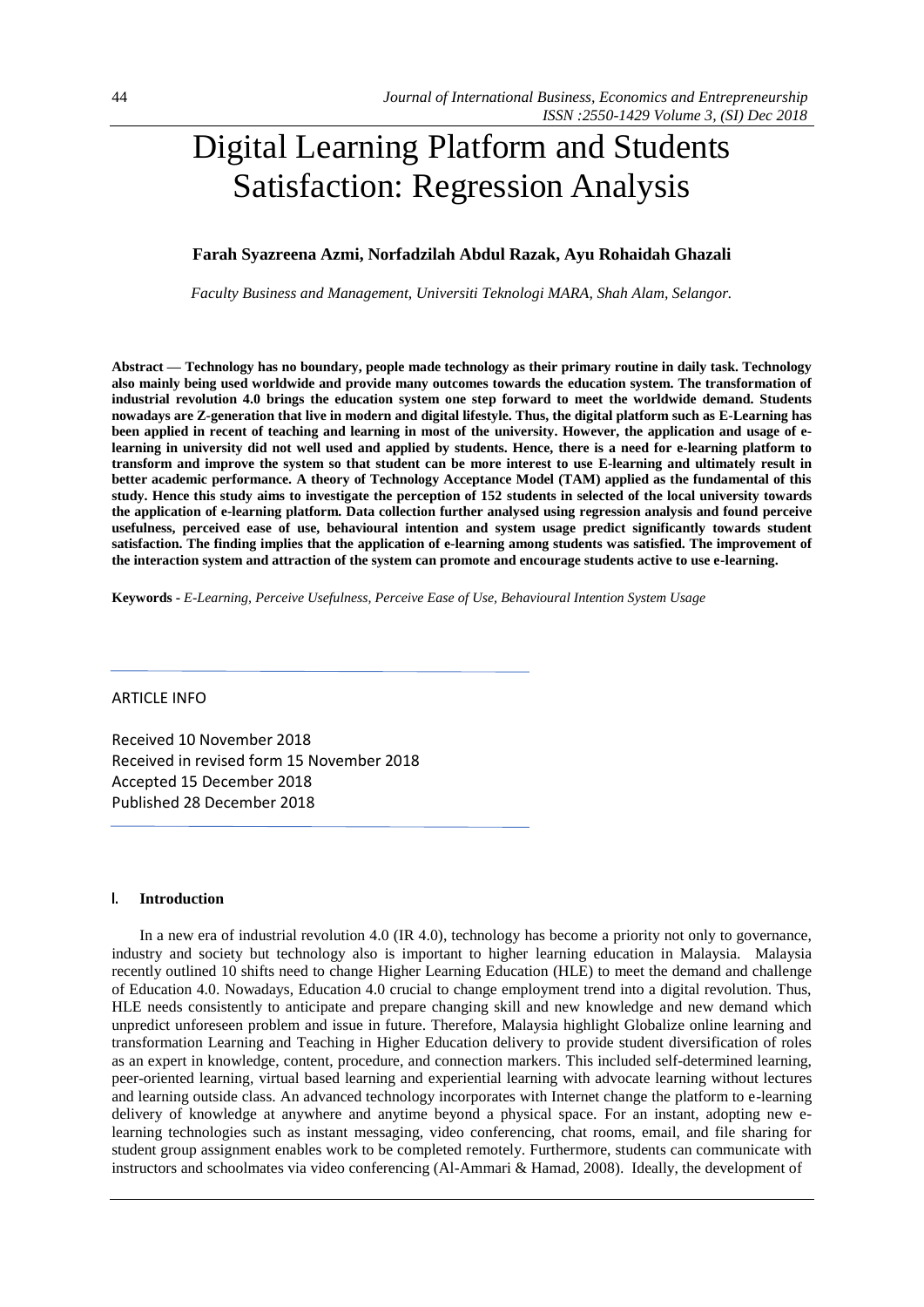e-learning is seen as a potential method to changed learning method from traditional learning systems. However, recent research on the acceptance and use has shown negative results related to the high percentage of students from starting courses who are upheld by these instruments and did not end their course project, although the advantages gave by this technology (Ramirez, Sabate, & Viejo, 2015). On a further note, the student did not complete their study with excellent results although after the development of e-learning. The reason for this issue could be due to no exploration on the joint commitments of e-students' socio-statistic, hours spent on the web disconnected. More than that, the requirement for a far-reaching approach, considering every one of the encounters e-students (Kumar, Gankotiya, Dutta, 2001). Thus, this study attempts to predict the basis of technology acceptance and student satisfaction of e-learning practices in university.

# **II. Fundamental of Technology Acceptance Model (TAM)**

The Technology Acceptance Model (TAM) (Davis, 1989) is the most frequently cited and influential model for measures and predicts the acceptance and usage level of technology. TAM has received extensive empirical support in the IS implementation particularly in area e-learning (Liu, Chen, Sun, Wible, & Kuo, 2010; Rodriguez & Lozano, 2011; Sánchez & Hueros, 2010). In the TAM, there are two direct determinants of behavioural intention which are perceived ease of use (PEOU) is defined as "*the degree to which a person believes that using a particular system would be free of effort"* (Davis, Bagozzi, & Warshaw, 1989 p. 320), while perceived usefulness (PU) is defined as *"the degree to which a person believes that using a particular system would enhance his/her job performance"* (Davis, 1989, p. 453). Numerous studied commonly used TAM and the finding supported and confirmed the causal relationship between PU and PEOU on BI particularly in the context of e-learning studies (Liu, Chen, Sun, Wible, & Kuo, 2010). However, there have been some criticisms of the existing parameters of the TAM neglected the investigation of other essential predictors and factors that may affect the adoption and acceptance of technology to fully explain technology adoption and usage (Bagozzi, 2007). Therefore, this study extends the TAM to include two other determinants, namely, behavioural intention and system usage, to investigate the extent to which these variables affect students' willingness to adopt and use e-learning systems in universities. This article adds to the few studies that have taken into account the critical role that social and individual factors play in e-learning technology acceptance (Tarhini, Hone, & Liu, 2013c).

#### **III. Students' Satisfaction towards E-Learning**

Small, Dowell and Simmons (2012) found that many of the tools that facilitate the student-to-student interaction were the least important, least satisfying and rated lowest in terms of meeting student expectations. This is consistent with previous research findings that show student-to-student interaction may be unimportant (May 1993) and lead to dissatisfaction (Bray, Aoki, and Dlugosh, 2008), but it is inconsistent with another, as suggested that peer interaction does lead to satisfaction (Eom., Wen, and Ashill., 2006; La Pointe and Gunawardena, 2004) and positive learning outcomes (Arbaugh and Rau, 2007). The tool that the students did find satisfying and important in terms of peer interaction was the forum – an open meeting space where messages could be posted and discussed. Small et al., (2012) suggest that the majority of students are satisfied with the virtual learning environment as a whole and more importantly students are satisfied with the tools that they identified as being important. This implies that while there is room for innovation the virtual learning environments can meet student expectations and satisfy their educational needs.

Zhang and Goel (2011) argued a positive attitude towards technology is an important variable leading to student satisfaction with a learning environment. In contemporary contexts, where interaction using online spaces is common, satisfaction is affected by more than just teaching styles. Eom., et al., (2006) argue that factors such as self-motivation, peer interaction, course structure, instructor feedback and facilitation all affect student satisfaction, but may not necessarily lead to learning outcomes. Contrary, McGill and Hobbs (2008) suggest that fitting the task to the technology contributes to overall student satisfaction. In the following study, McGill and Klobas (2009) argue that teachers also need to consider their attitude towards the online tools, the construction and value of social norms in the online environment, as well as how they use technology to facilitate the learning process. These considerations should improve teachers' use of online environments and can increase the satisfaction level that students experience. Small et al., (2012) summarized that satisfaction in education is driven by a combination of the students' capacity and goals, the teaching (quality and style) and a positive attitude towards technology that is being used to facilitate the education process.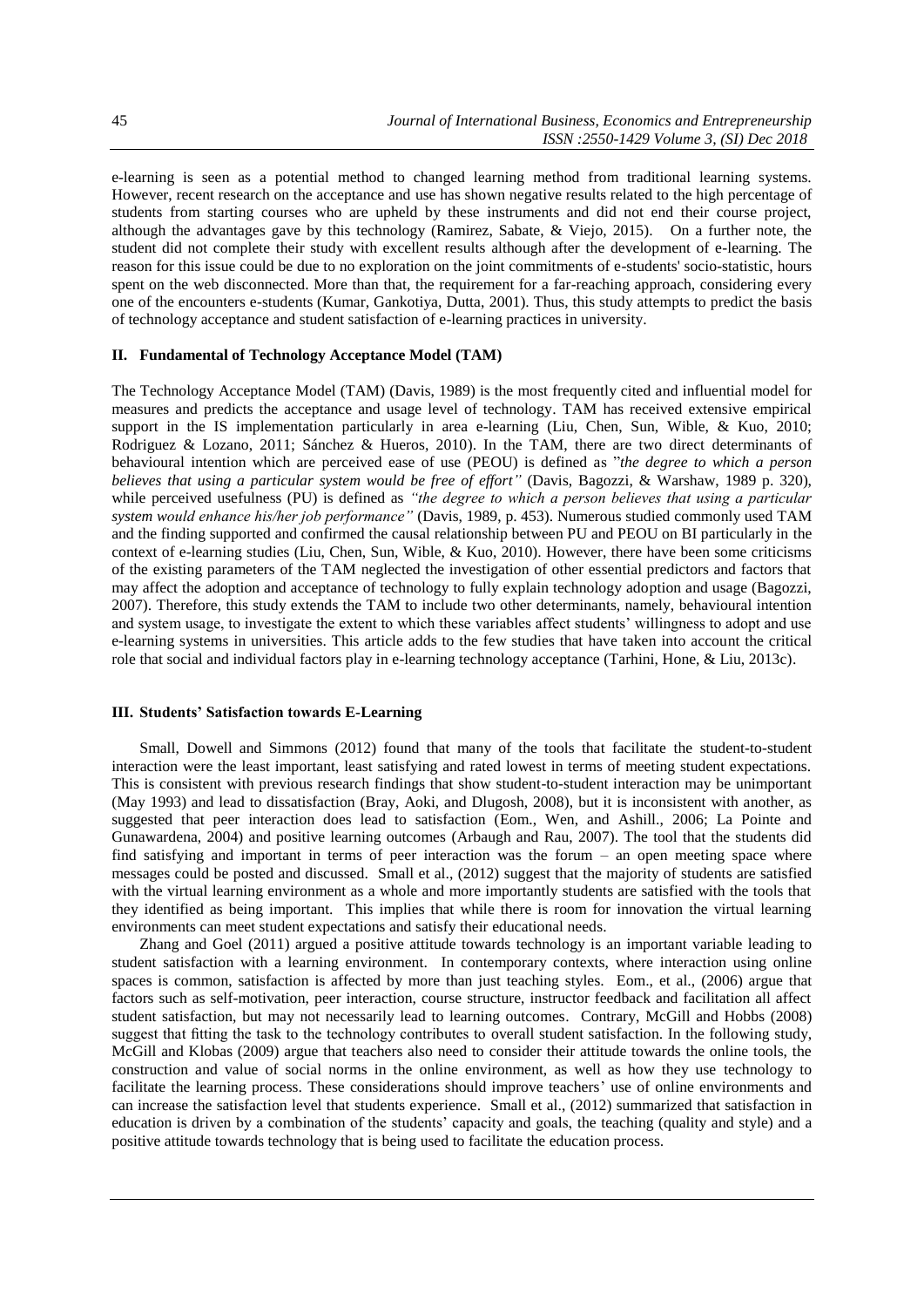Therefore, the hypothesis of this studied as follows:

H1: Perceived use will have a positive influence on students' behavioural intention to use the E-learning system. H2: Perceived ease of use will have a positive influence on students' behavioural intention to use the E-learning system.

H3: System usage will have a positive influence on students' behavioural intention to use the E-learning system. H4: Behavioural Intention will have a positive influence on students' satisfaction to use the E-learning system.

## **IV. Methodology**

The data used to test perceive usefulness, perceive ease of use, behavioural intention and system usage towards students' satisfaction were collected from students who use E-Learning in their education at the university. This research applied the nonprobability sampling technique by convenience sampling to collect the data. The empirical data were collected from respondents by means of a self-administrated questionnaire containing 19 questions. The respondents were asked to circle their response on each question that best escribed their level of agreement with the statements. Out of the 200 distributed surveys, a 75 per cent response rate was achieved (150 participants). Of the 150 participants, the gender split was 29 (19.1%) male and 123 (80.9 %) female. Their age range varied from 18 to 22 years old was 96 (63.2%), and 56 (36.8%) was 23 to 27 years old. Majority of the participants were undergraduate students. In terms of their network usage experience, the majority of the participants (150 participants) were experienced in having internet line connection that facilitates them to use I-Learn as e-learning platform.

| <b>Variables</b>                | <b>Items</b>                                               |  |  |
|---------------------------------|------------------------------------------------------------|--|--|
|                                 | I learn faster with ILearnV3                               |  |  |
| Perceived Usefulness (PU)       | I improve my learning performance with ILearnV3            |  |  |
|                                 | I learn much easier with the use of ILearnV3               |  |  |
|                                 | It is useful for general learning, the use of ILearnV3     |  |  |
|                                 | It is not necessary to learn how to use ILearnV3           |  |  |
|                                 | It is difficult for me to operate ILearnV3                 |  |  |
| Perceived Ease of Use<br>(PEOU) | My interaction with ILearnV3 is clear and understandable   |  |  |
|                                 | ILearnV3 is flexible to interact with                      |  |  |
|                                 | It would be easy to have skills in the use of ILearnV3     |  |  |
|                                 | I will continue using ILearnV3 for the continuous semester |  |  |
| Behavioural Intention (BI)      | I will use ILearnV3 in all my courses                      |  |  |
|                                 | It is not important to use ILearnV3                        |  |  |
|                                 | I tend to use ILearnV3 frequently                          |  |  |
| System Usage (SU)               | I rarely explore ILearnV3                                  |  |  |
|                                 | I get involved a lot with ILearnV3                         |  |  |
| <b>Student Satisfaction</b>     | I am not pleased to use ILearnV3 as a learning tool        |  |  |
|                                 | ILearnV3 is effective for gathering knowledge              |  |  |
|                                 | ILearnV3 is efficient to obtain learning material          |  |  |
|                                 | I am satisfied using ILearnV3                              |  |  |

#### **TABLE 1: ITEMS MEASUREMENT**

#### **V. Findings and Discussion**

#### **Multicollinearity Analysis**

In this study, the first assessment is multicollinearity analysis to confirm the independent variables are not highly correlated or the variables is not a combination of other independent variables. To assess multicollinearity, the bivariate analysis showed the correlation between independent and dependent variables were not more than 0.7 and above. In this study, Table 2 depicted the correlation with student satisfaction substantially is 0.485 – 0.583 respectively. Therefore, this study does not have an issue on multicollinearity. Additionally, the collinearity diagnostics further to confirm the issue on multicollinearity by asses the Tolerance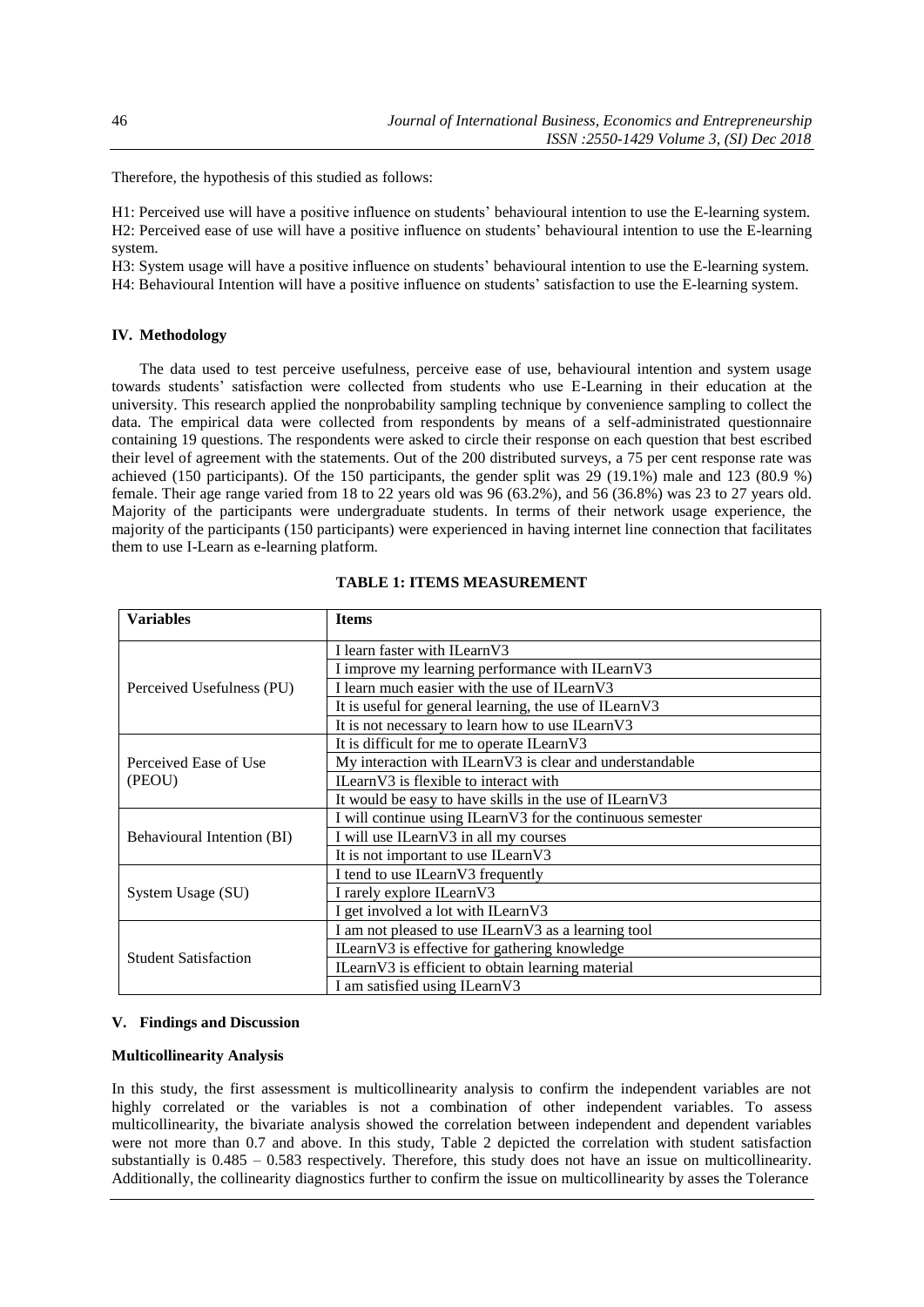and variance inflation factors (VIF) values. According to Pallant (2016), Tolerance is an indicator of how much of the variability of the specified independent is not explained by the other independent variables in the model and the formula to calculate is 1–R squared for each variable. The threshold of tolerance values must be less than 0.1. Whilst VIF is assessed by 1 divided by tolerance and the values must be greater than 10. Therefore, this study does not have an issue on multicollinearity. Table 3 showed the tolerance and VIF values are greater than 0.10 and less than 10 concluded the result does not have an issue on high collinearity.

| <b>Variables</b>            | SL    | PU    | PEOU  | BI    | SU  |
|-----------------------------|-------|-------|-------|-------|-----|
| Perceive Use (PU)           | 0.583 |       |       |       |     |
| Perceive Ease of Use (PEOU) | 0.575 | 0.696 |       |       |     |
| Behavioural Intention (BI)  | 0.485 | 0.615 | 0.530 |       |     |
| System Use (SU)             | 0.538 | 0.560 | 0.483 | 0.648 | .00 |

# **TABLE 2: BIVARIATE CORRELATE**

| Variables                         | <b>Tolerance</b> | VIF   |
|-----------------------------------|------------------|-------|
| Perceive Use (PU)                 | 0.417            | 2.400 |
| Perceive Ease of Use (PEOU)       | 0.495            | 2.020 |
| <b>Behavioural Intention (BI)</b> | 0.480            | 2.081 |
| System Use (SU)                   | 0.535            | 1.870 |

### **TABLE 3. MULTI-COLLINEARITY ANALYSIS**

## **Assessing on Outliers, normality, homoscedasticity**

Outliers are referring to very high or very low scores of the data. In regression, there is a need to delete the outliers so that the result will be in linear regression. An outlier can be deleted from the data set or score that is high from scatterplot or Mahalanobis distance that are produced by multiple regression analysis. Prior, there need to identify the critical chi-square value using the numbers of independent variables as the degrees of freedom. In this study. Table 4 showed there were four independent variable equal to 18.467 (sig=0.001). The actual Mahalanobis for this study is 33.22, however after delete 2 cases consider as outliers (114 and 4) the Mahalanobis value decrease to 18.450. Furthermore, is to check the normal distribution of residual about the data. In regression, normality can be assessed by produce Normal Probability Plot (P-P) of the Regression Standardised Residual as depicted in Figure 1. The figure explained all scores were a straight diagonal line from bottom left to top right and confirm there was no major deviation from normality.

| TABLE 4: OUTLIERS ASSESSMENT |                                             |                              |                                |                                         |  |
|------------------------------|---------------------------------------------|------------------------------|--------------------------------|-----------------------------------------|--|
| No of<br>independent         | <b>Critical Chi-</b><br><b>Square Value</b> | <b>Mahalanobis</b><br>Values | <b>Cases</b><br><b>Deleted</b> | After<br><b>Deleted</b><br><b>Cases</b> |  |
|                              |                                             |                              |                                |                                         |  |
|                              | 18.467                                      | 33.22                        | 14.                            | 18.450                                  |  |

# **TABLE 4: OUTLIERS ASSESSMENT**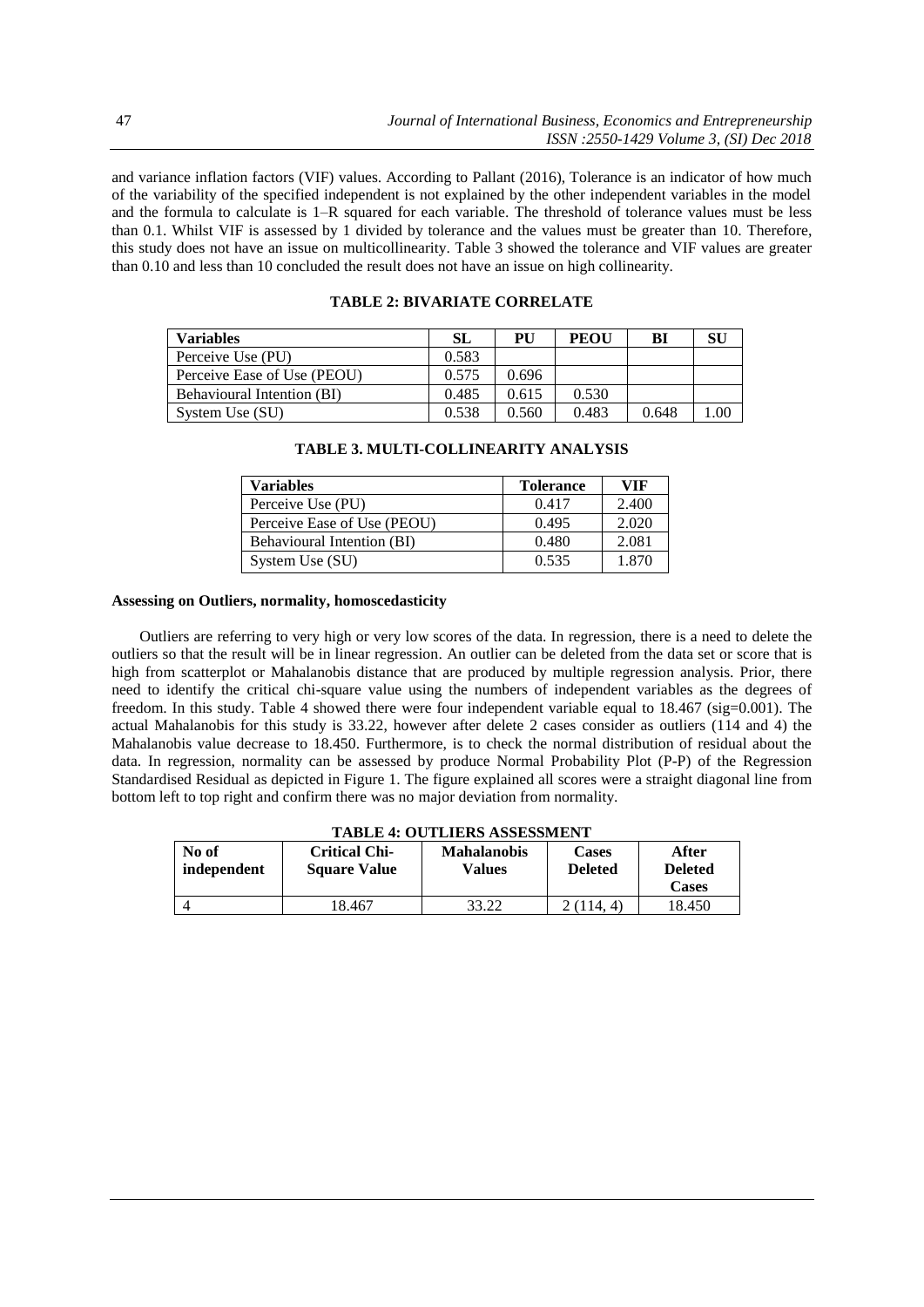

**FIGURE 1: NORMAL P-P PLOT OF REGRESSION STANDARDIZED RESIDUAL**

#### **Regression Analysis**

The R square  $(R^2)$  explains how much of the variance is the dependent variables is explained by the independent variables. In this study 0.445 or 44.5 per cent of the variance in the student, satisfaction is explained by perceive use, perceive ease of use, behavioural intention and system use. The beta value of the standardized coefficient of perceived ease of use (0.111) is the largest than perceive use (0.108), system use (0.102) and behavioural intention (0.087). This means that perceive ease of use makes the strongest unique contribution to explain student satisfaction. However, perceive use (sig < $0.05 = 0.019$ ), perceive ease of use (sig  $\langle 0.05 = 0.02 \rangle$  and system use (sig  $\langle 0.05 = 0.03 \rangle$ ) were statistically significant contribution to student satisfaction. While behavioural intention (sig  $>0.05 = 0.0.712$ ) was not making a significant contribution to the prediction of this study. Therefore, hypotheses 1, 2 and 4 of this studied were supported. Consistent with previous research findings (Park, Nam & Cha, 2012; Tarhini, Hone, & Liu, 2013a), these results indicate that perceived ease of use, perceived usefulness, were all significant determinants of behavioural intention to use e-learning, with PU having the strongest relationship with behavioural intention. It is therefore believed that students who found the system useful in their learning process and also found the system easy to use were more likely to adopt the system

| 1110 DB of Registerous mysel 1919 |                |             |                                |                                |  |
|-----------------------------------|----------------|-------------|--------------------------------|--------------------------------|--|
| <b>Variables</b>                  | $\mathbf{R}^2$ | <b>Beta</b> | $\mathrm{Si}\mathrm{g} < 0.05$ | <b>Result</b>                  |  |
| Perceive Use (PU)                 |                | 0.108       | 0.019                          | H1: Supported                  |  |
| Perceive Ease of Use (PEOU)       | 0.445          | 0.111       | 0.020                          | H <sub>2</sub> : Supported     |  |
| Behavioural Intention (BI)        |                | 0.087       | 0.712                          | H <sub>3</sub> : Not Supported |  |
| System Use (SU)                   |                | 0.102       | 0.003                          | H4: Supported                  |  |

**TABLE 5: REGRESSION ANALYSIS**

# **VI. Conclusion**

As a conclusion, this study aimed to predict the basis of technology acceptance and student satisfaction of e-learning practices in university using regression analysis. The technology acceptance measured by perceive use, perceive ease of use, behavioural intention and system use which adapted from the fundamental of Technology Acceptance Model (TAM). The result revealed that only behavioural intention was not supported in this studied. Whilst, perceive use, perceive ease of use and behavioural intention statistically significant towards student satisfaction. The implications of this study imply to the teaching and learning of lecturer as using technology platform. As a lecturer, the material and assessment have to be more attractive, creative and innovative that able to reflect student's understanding, complete assignment and follow all the interaction and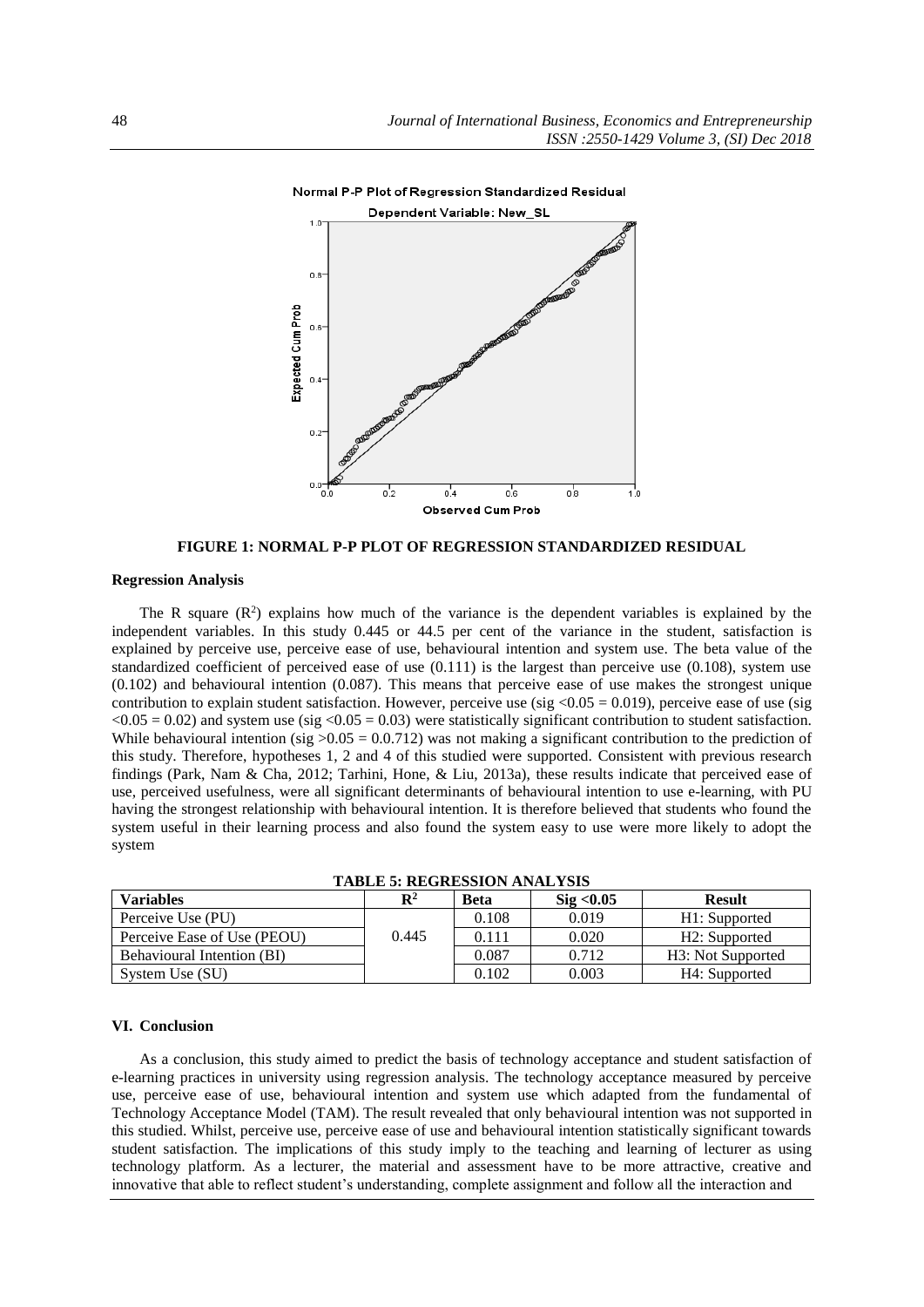discussion in the platform. This would attract student interest and attention of the student to learn via a digital learning platform. More than that, the finding also reflects student's perspective whereby student able to gain knowledge and experience from a new method of learning. This allows them to be more self-independence, enhance critical thinking and have open to discussing with the lecturer and peer. The student has to take this an opportunity to learn an effective and efficient method in order to enhance their academic performance. The student has to expose themselves to the world and up to date with new technology. Therefore, the new era has brought new transformation and changes that benefit not only to an individual as a student but to a higher learning institution as well to prepare more knowledgeable students in future.

# **References**

- Arbaugh, J. and Rau, B. (2007), "A study of disciplinary, structural and behavioural effects on course outcomes in online MBA courses", Decision Sciences Journal of Innovative Education, 5(1),65-95.
- Bagozzi, R. P. (2007). The legacy of the technology acceptance model and a proposal for a paradigm shift. Journal of the Association for Information Systems, 8(4), 211-218
- Bray, E., Aoki, K. and Dlugosh, L. (2008), "Predictors of learning satisfaction in Japanese online distance learners", International Review of Research in Open & Distance Learning, 9 (3), 1-24.
- Davis, F. D. (1989). Perceived usefulness, perceived ease of use, and user acceptance of information technology. MIS Quarterly, 13(3), 319-340.
- Davis, F. D., Bagozzi, R. P., & Warshaw, P. R. (1989). User acceptance of computer technology: A comparison of two theoretical models. Management Science, 35(8), 982-1003.
- Eom, S., Wen, H.J. and Ashill, N. (2006), "The determinants of students' perceived learning outcomes and satisfaction in university online education: an empirical investigation", Decision Sciences Journal of Innovative Education, 4(2), 215-35.
- Jaflah Al-Ammari, J., & Hamad S, Factors Influencing the Adoption of E-Learning at Uob
- Kumar, S., Gankotiya, A. K., & Dutta, K. (2011, April). A comparative study of moodle with other e-learning systems. In Electronics Computer Technology (ICECT), 2011 3rd International Conference on (Vol. 5, pp. 414-418). IEEE
- La Pointe, D. and Gunawardena, C. (2004), "Developing, testing and refining a model to understand the relationship between peer interaction and learning outcomes in computer mediated conferencing", Distance Education, 25(1),83-106.
- Liu, I. F., Chen, M. C., Sun, Y. S., Wible, D., & Kuo, C. H. (2010). Extending the TAM model to explore the factors that affect the intention to use an online learning community. Computers & Education, 54(2), 600- 610.
- Liu, I. F., Chen, M. C., Sun, Y. S., Wible, D., & Kuo, C. H. (2010). Extending the TAM model to explore the factors that affect the intention to use an online learning community. Computers & Education, 54(2), 600- 610.
- May, S. (1993), "Collaborative learning: more is not necessarily better", American Journal of Distance Education, 7(3), 39-50.
- McGill, T.J. and Hobbs, V.J. (2008), "How students and instructors using a virtual learning environment perceive the fit between technology and task", Journal of Computer Assisted Learning, 24(3),191-202.
- McGill, T.J. and Klobas, J.E. (2009), "A task-technology fit view of learning management system impact", Computers & Education, 52(2),496-508.
- Pallant, J. (2016). SPSS Survival Manual: A Step by Step Guide to Data Analysis Using SPSS Program (6th ed.). London, UK: McGraw-Hill Education.
- Park, S. Y., Nam, M. W., & Cha, S. B. (2012). University students' behavioural intention to use mobile learning: Evaluating the technology acceptance model. British Journal of Educational Technology, 43(4), 592-605
- Ramirez-Anormaliza, R., Sabate, F., Guevara-Viejo, F., & ECUADOR, M. (2015). Evaluating Student Acceptance Level of E-learning Systems
- Rodriguez, T., & Lozano, P. (2011). The acceptance of Moodle technology by business administration students. Computers & Education, 58(4), 1085-1093.
- Sánchez, R. A., & Hueros, A. D. (2010). Motivational factors that influence the acceptance of Moodle using TAM. Computers in Human Behavior, 26(6), 1632-1640.